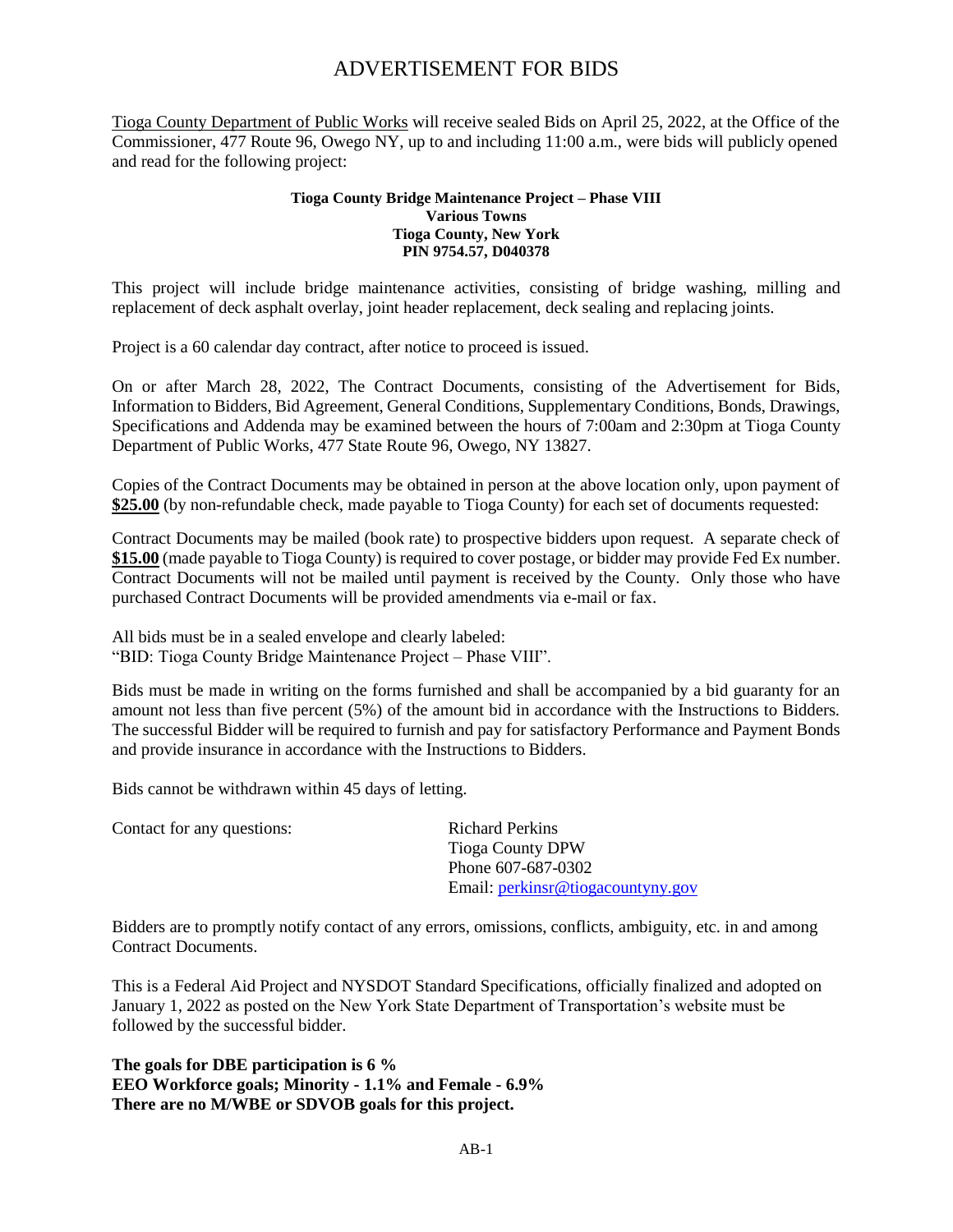Contractors that obtain Contract Documents from a source other than the issuing office must notify the issuing office in order to be placed on the official Plan Holder List, to receive Addenda and any other Bid correspondence. Bids received from Contractors other than those on the official Plan Holders List will not be accepted.

Any addenda created, will be emailed from Tioga County to Bidders listed on the official Plan Holders List. An emailed response from the Bidder, to the Addendum sent by Tioga County will act as proof that the Bidder received the Addendum. In addition to an emailed response, Bidders must acknowledge receipt of all Addenda by signing and dating each Addendum and the Acknowledgement of Receipt of Addenda on designated pages. Failure of any Bidder to receive any such Addendum or interpretation shall not relieve such Bidder from any obligation under this Bid submittal. All Addenda so issued shall become part of the Contract Documents.

The Bidder to whom the Contract is awarded will be required to furnish Performance and Payment Bonds from an acceptable Surety Company for an amount not less than 100% of the accepted bid. The successful Bidder and all subcontractors must have an approved CCA-2 on file with NYSDOT prior to being awarded a contract. If the successful Bidder does not currently have a CCA-2 on file with NYSDOT, the Bidder may find the CCA-2 forms and instruction for completion online at [https://www.osc.state.ny.us/state-vendors/vendrep/vendor-responsibility](https://www.osc.state.ny.us/state-vendors/vendrep/vendor-responsibility-forms?redirect=legacy#Construction)[forms?redirect=legacy#Construction.](https://www.osc.state.ny.us/state-vendors/vendrep/vendor-responsibility-forms?redirect=legacy#Construction)

The successful Bidder will be required to comply with all provisions of the Federal Government Equal Employment Opportunity clauses issued by the Secretary of Labor on May 2, 1968 and published in the Federal Register (41 CFR Part 60-1, 33 F.2 7804). Successful bidders will be required to pay prevailing wage rates on this contract.

Low bidder is required to use EBO software. Access authorization to EBO can be found at [https://ebo.dot.ny.gov/.](https://ebo.dot.ny.gov/)

Low bidder must complete the Lobbying Activities Form found in the proposal.

All bids must be accompanied by a Non-Collusion Statement in order to be considered.

No residential or geographical restrictions will be in effect for this project.

Tioga County is an Equal Opportunity / Affirmative Action employer.

Tioga County is exempt under Section 1116 of the New York State Tax Law, and therefore, no sales tax shall be included in the bid.

Tioga County reserves the right to accept any Bid or individual item or items which may be deemed most favorable to its best interests.

Tioga County reserves the right to consider the bids for forty-five (45) days after receipt before awarding any Contract, and to waive any minor informalities in, and to reject, any and all bids. Receipt of bids by Tioga County shall not be construed as authority to bind the County.